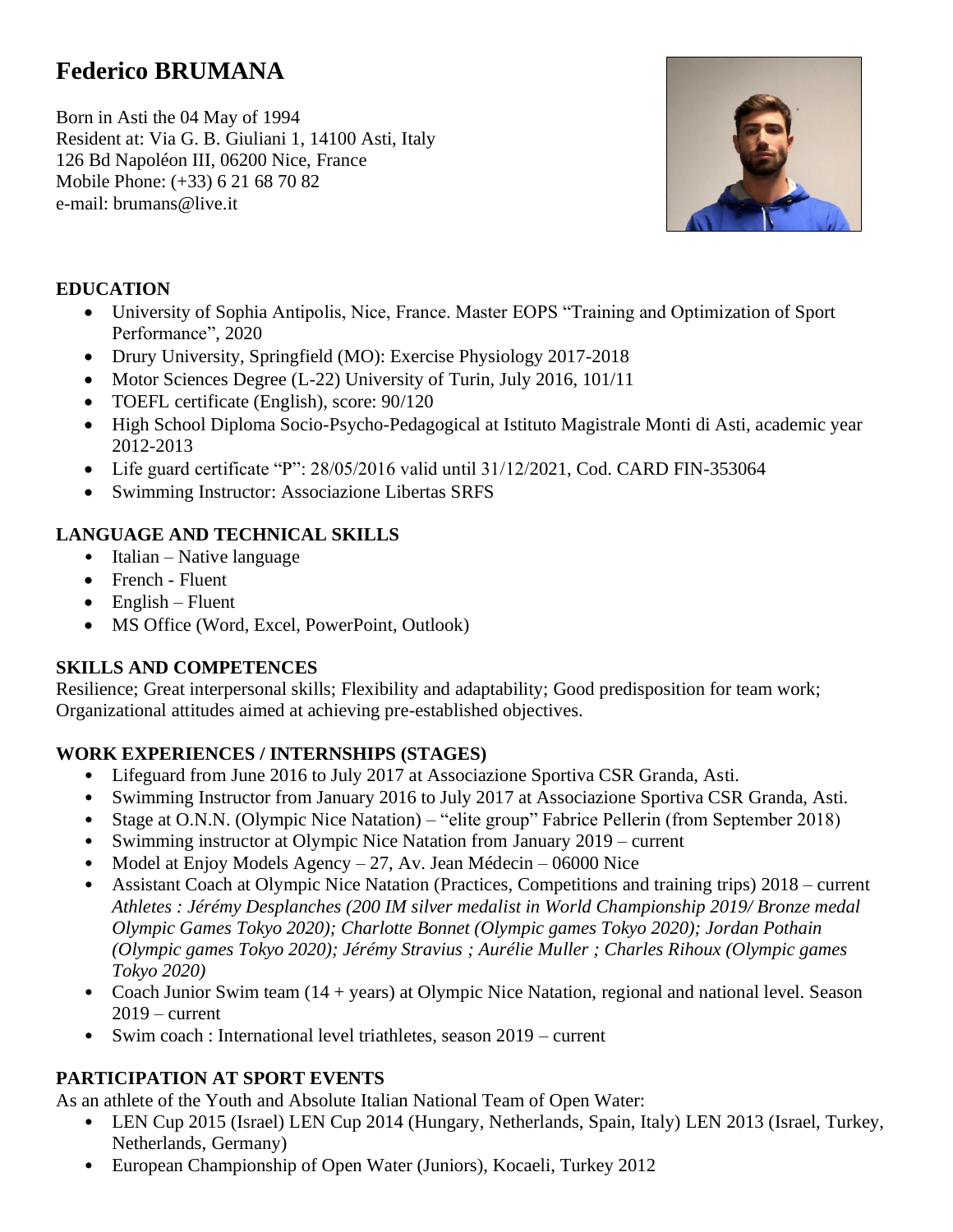- Co.Me.N Cup Open Water Limassol, Cyprus 2011
- Co.Me.N Cup Open Water Oeiras, Portugal 2010
- Co.Me.N Cup LCM Belgrade, Serbia 2009

#### **AWARDS AND ACKNOWLEDGEMENT**

Academic:

- Dean's list recognition (Drury University) students with GPA higher than 3.6: Fall 2017, Spring 2018;
- Dean's scholarship (Drury University) 2017-2018
- Scholar All-American (CSCAA) Student-athlete with GPA higher than 3.5 and that were qualified for the DII National Championships (NCAA DII): Spring 2018.

Sports:

- Athletic scholarship-swimming (Drury University) season 2017-2018
- Italian Youth Champion LCM: 1500 Freestyle (2014)
- Italian Youth Champion SCM: 400 Freestyle, 1500 Freestyle, 800 freestyle relay (2014)

### **TRAINING COURSES AND CERTIFICATIONS**

- SFG KETTLEBELL INSTRUCTOR LEVEL 1, Paris, May 30<sup>th</sup> 2021
- NEUROTYPING : THE FOUNDING PRINCIPLES, Ballistic Advanced Training Institute. June 22, 2020
- Journée De La Recherche Au Service De La Performance Sportive 2019. Institut National du Sport, de l'Expertise et de la Performance, Paris (21/03/2019)
- STRENGTH TRAINER training course, COREBO, June 16-17, 2018

### **REFERENCES**

- Pellerin Fabrice Swimming Technical director of Olympic Nice Natation, 36 Avenue Paul Arène, 06000 Nice. E-mail : [pellerin.fabrice06@gmail.com](mailto:pellerin.fabrice06@gmail.com)
- Morin J.B.- Full Professor, Director of the Masters in Sports Performance and Training Science, Associate Dean for Research, Faculty of Sport Science, Vice-Director, Laboratory Human Motricity, Expertise Sport & Health, Associate Researcher, Auckland University of Technology, Sports Performance Research Institute New-Zealand. E-mail: [jeanbenoitmorin@gmail.com](mailto:jeanbenoitmorin@gmail.com)
- Vercelli Giuseppe University of Turin Department of Social and Sport Psychology. E-mail: [giuseppe.vercelli@unito.it](mailto:giuseppe.vercelli@unito.it)
- Ted Vaggalis Chair Department of History Philosophy Religion Associate Professor of Philosophy and Political Science Drury University, 900 North Benton Avenue. Springfield, Missouri 65807 e-mail: tvaggalis@drury.edu Phone: 417-873-7379
- Hastafisio First level functional rehabilitation center autorized by Regione Piemonte. Via Felice Sanguanini, 21, 14100 Asti AT, Italy
- Doug Schranck Assistant Coach, Men's & Women's Swimming Drury University 900 N Benton Ave. Springfield, MO 65802, USA. E-mail: [dschranck@drury.edu,](mailto:dschranck@drury.edu) Phone: (417) 873-7293
- Charlyn Ingwerson Comparative Literature/ Contemporary Middle Eastern Literature Department of Languages and Literature. Director, English for Academic Purposes, Drury University 900 N Benton Ave. Springfield, MO 65802, USA. E-mail: cingwerson@drury.edu Phone: 417.873.6928

Federico Brumana